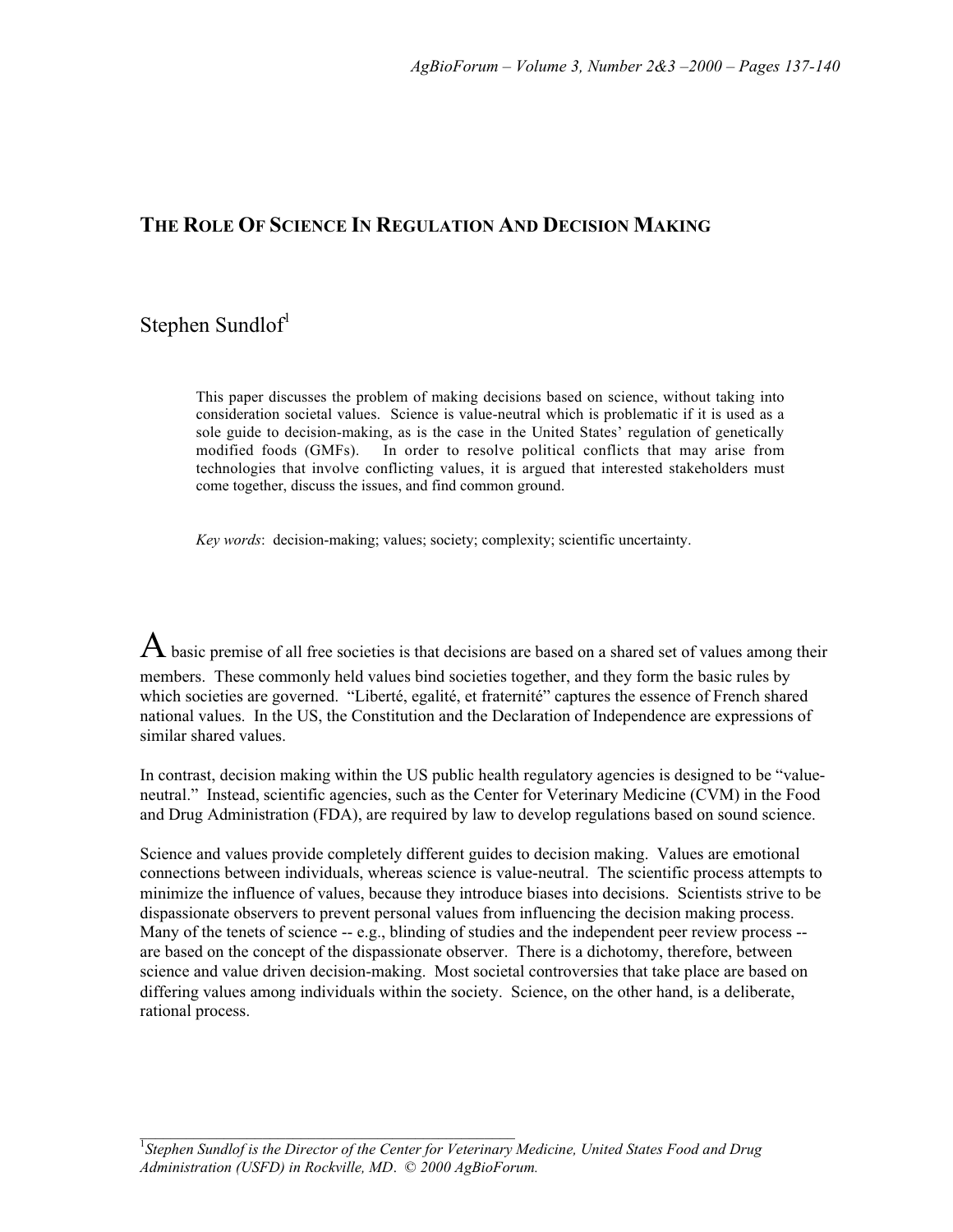### **Decision Complexity**

Science-based decision-making strives to reach decisions based on scientific certainty. However, chaos theory, and other scientific theories predict there is no such thing as scientific certainty. Werner Heisenberg, one of the founders of quantum physics, suggests at the most fundamental level of nature, uncertainty always exists. Scientists strive to minimize this uncertainty, for example, by assuming full knowledge or certain outcomes, but these are abstractions and scientists recognize that in reality some degree of uncertainty remains. Such scientific certainty can be measured on a continuous scale from positive  $(+)$  to negative  $(-)$  (see figure 1). More certain outcomes are denoted by positive certainty whereas less certain outcomes are denoted by negative certainty.

#### **Figure 1: Certainty Versus Values in Decision-Making Processes.**



On the vertical axis of figure 1 are societal values. In the middle, is what is referred to as the "zone of complexity." When a technology raises an issue that has a certain outcome, scientific or otherwise, and when everyone can agree about that outcome (in terms of values), societal consensus is reached. As society moves farther away from the origin, the decision making process becomes more and more complex. The "zone of complexity" denotes inherently unpredictable processes -- how decisions turn out is not known and cannot be predicted with any accuracy.

Most of the time, decisions regarding new technologies are made with some degree of uncertainty and conflict. This decision-making environment in which these decisions are made can be considered a political environment (see figure 2). This is the decision environment facing biotechnology right now.

#### The Case of GMFs

Most scientists agree that with few exceptions, genetically modified foods (GMFs) are safe for humans to eat. But GMFs have raised many other issues -- ethical, religious, moral, and animal welfare -- to name a few.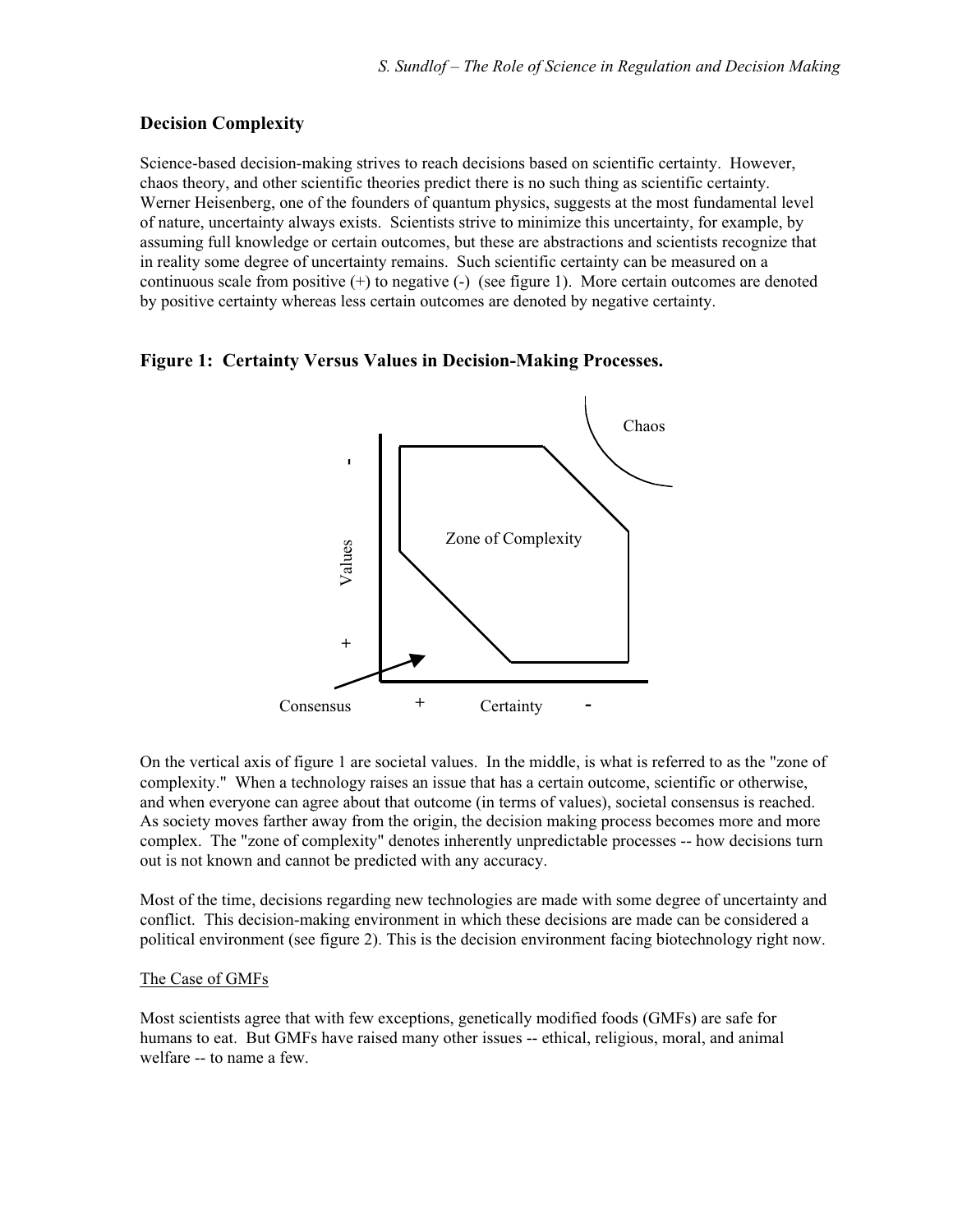

**Figure 2: Political Environment of Decision Making.**

Figure 3 illustrates the position of GMFs in the certainty-values complex. In the United States, the conflict between science and such values has placed stress on the regulatory system. Because the FDA is required to act on the basis of science alone, unless there are cogent scientific reasons, the FDA cannot reject GMFs.

The issues surrounding biotechnology contain both scientific uncertainty and societal values. Within such a context, the process ultimately becomes political. When decision-making processes become politicized as in the case of biotechnology, it leaves the door open to what has popularly been termed "junk science." Here the intent is to protect and defend strongly held values, but the arguments are cast in the guise of scientific debate. So the inherent uncertainty, however small, is exploited and can significantly influence decision making within the political process.

**Figure 3: The Position of GMFs in the Certainty-Values Complex.**